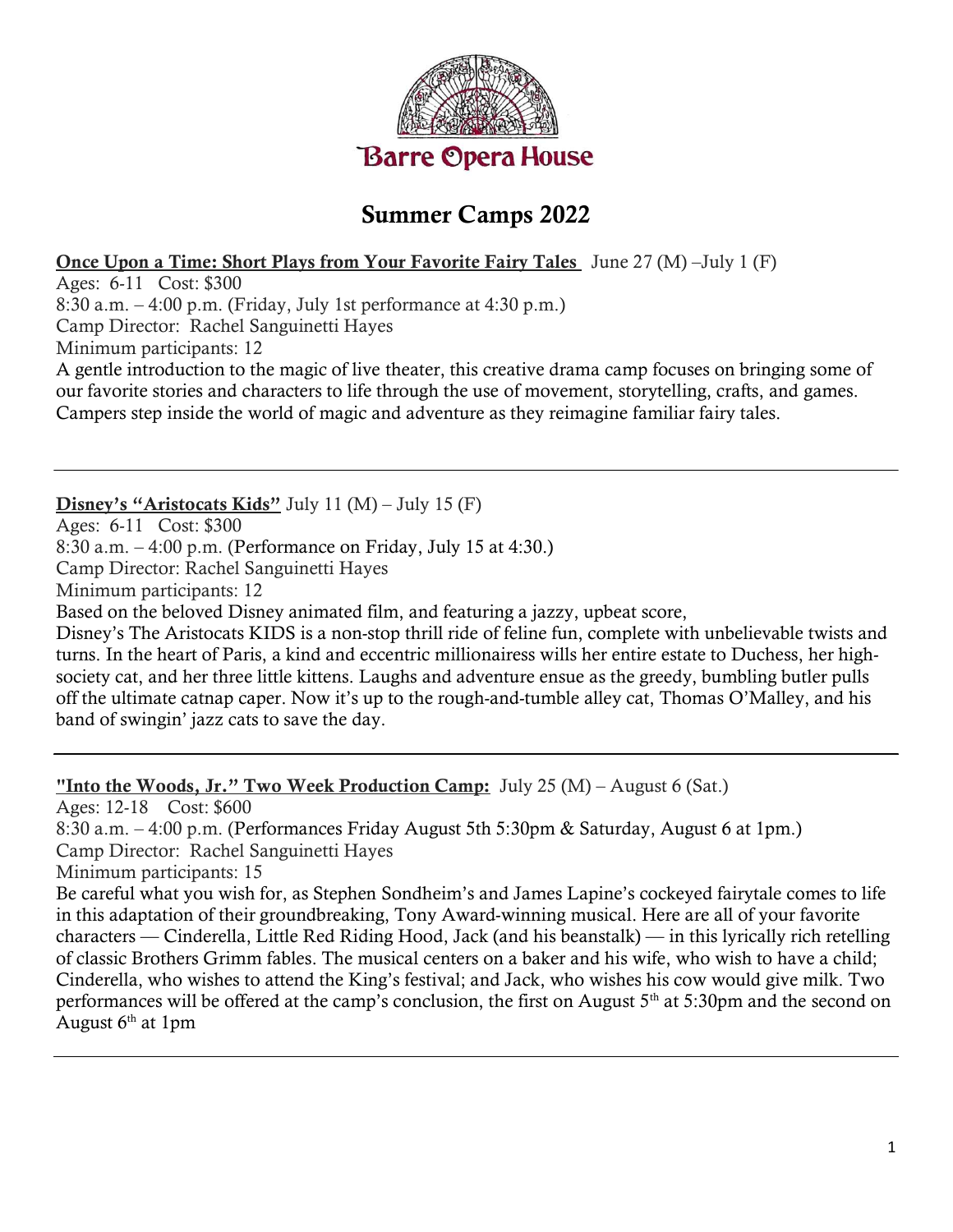

#### "Intro to Puppetry with Dan Baginski & Barbara Paulson" - August  $8(M) - 12(F)$ , 2022,

Ages: 6-13. Cost: \$300 8:30 a.m. - 3:00 p.m. (Friday, August  $12<sup>th</sup>$  performance) Camp & Musical Directors: Dan Baginski & Barbara Paulson Minimum participants: 12 Each person has at least one superpower. Campers will create an original puppet character that will bring their superpower to life, and take part in writing a show where those heroic characters will stand up for those needing help!

Great for campers looking to learn the basics of puppet making and performance in a fun, supportive and creative environment. No Strings Marionette Company's team of Dan Baginski and Barbara Paulson live puppetry, and are excited to share their passion and knowledge with campers. These professional puppeteers and teaching artists will help kids feel the confidence to contribute to the artistic process and the courage to try something new. Over the course of five days, campers will create their own puppet which is theirs to keep, help create scenery, write original shows and music for the puppets, and experience the thrill of bringing the puppet to life on the stage of the beautiful Barre Opera House for their family and friends on the final day of camp.

# Financial Aid Information

The Barre Opera House strives to make summer camps accessible for children of all backgrounds. We offer scholarships to as many families and students in need as possible. Scholarships are limited and based on a sliding fee schedule and are awarded on a first-come first-served basis. Scholarships are not guaranteed, and require prior approval by Barre Opera House staff.

We request that financial aid applicants provide proof of income with this application, specifically pages 1 and 2 of your most recent 1040 Federal tax return or combined family W-2's. See "Sliding Fee Schedule" on page 8 for scholarship income guidelines.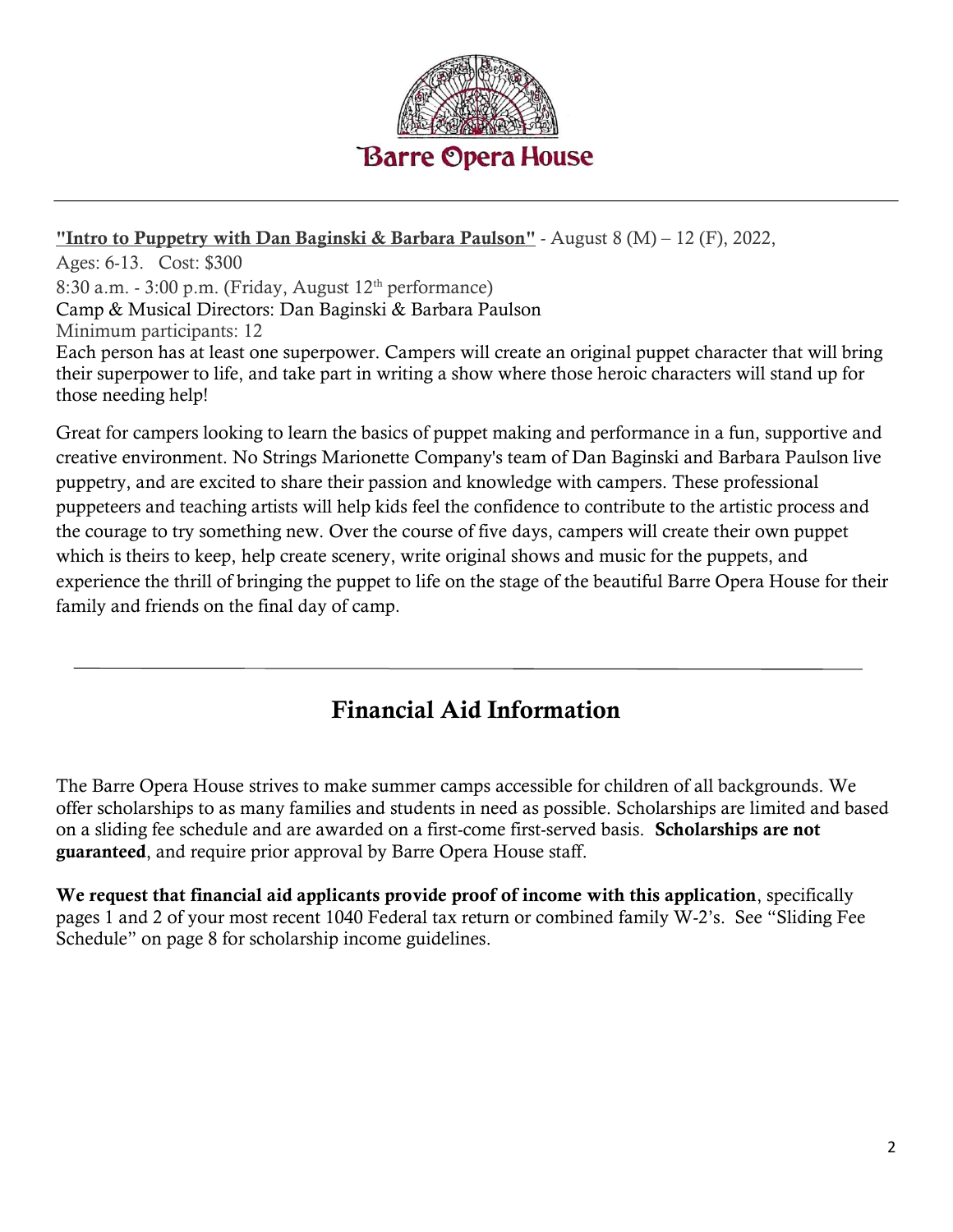

**Student Section:** 

What are you looking forward to most about this camp?

What do you think will be the most challenging thing about camp?

Tell us little about yourself:

# Camp T-Shirts

Every camper receives a Barre Opera House Camp T-Shirt! Please select your camper's size below.

### Size:

- Youth Small Youth Medium Youth Large
- Adult Small Adult Medium
- Adult Large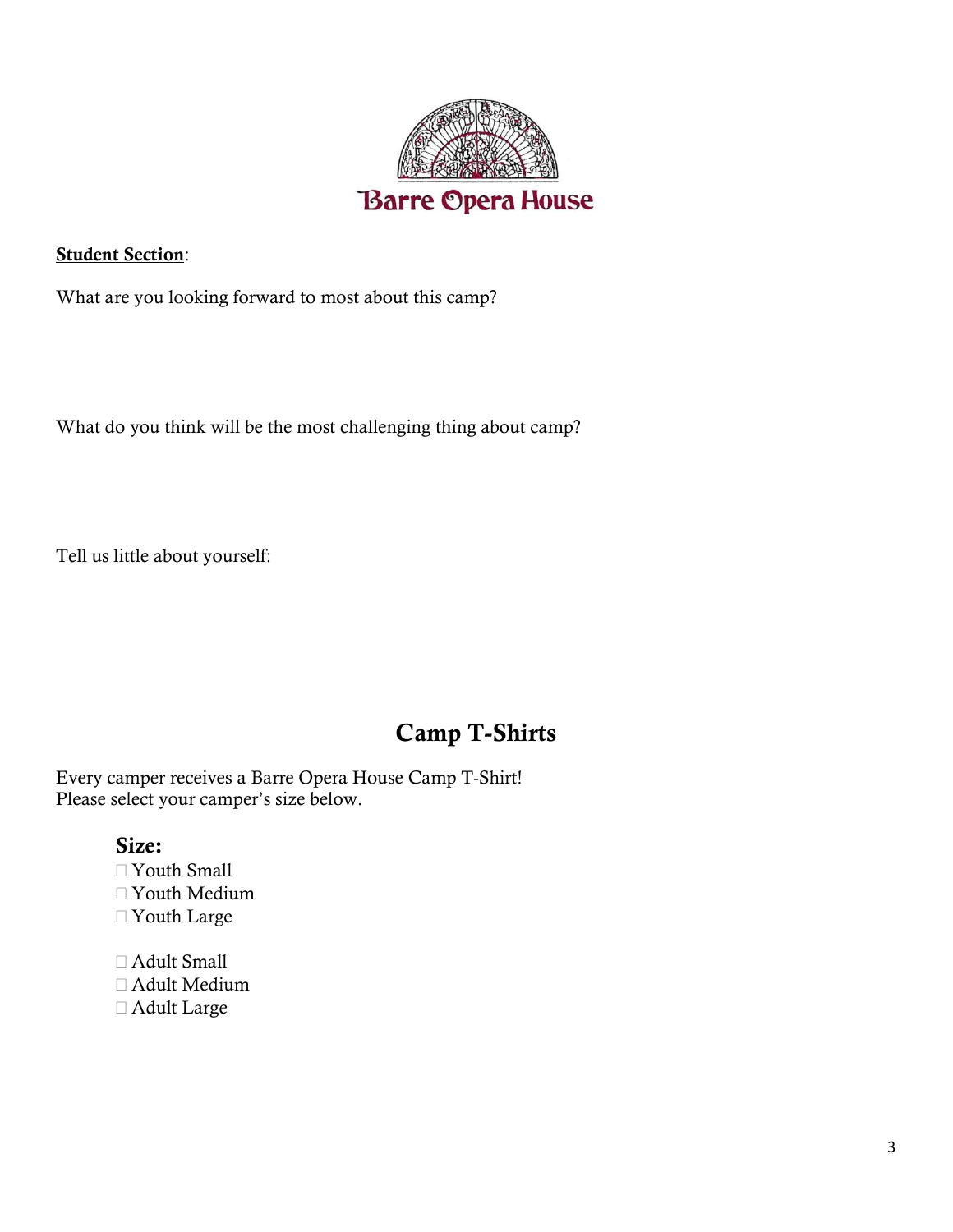

## Youth Theater Workshops 2022 Registration Form

# Select Session(s):

[ ] Once Upon a Time: Short Plays \$300 Ages  $6-11 \cdot \text{June } 27 - \text{July } 1 \cdot 8:30 \text{ a.m.} - 4:00 \text{ p.m.}$  $\Box$  I am applying for financial aid for this camp

[ ] Disney's "Aristocats Kids" \$300 Ages 6-11 • July 11-15 • 8:30a.m. – 4:00 pm

 $\Box$  I am applying for financial aid for this camp

### [ ] "Into the Woods, Jr" 2 Week Production Camp \$600

Ages  $12-18 \cdot$  July 25- August 6  $\cdot$  8:30 a.m.  $-4:00$  p.m. Please note: July 25- 29 will take place at Contemporary Dance & Fitness in Montpelier. August 1-5 will take place at the Barre Opera House. Saturday, August 6th will be a matinee public performance of the play.

 $\Box$  I am applying for financial aid for this camp

### [ ] "Intro to Puppetry with Dan Baginski & Barbara Paulson" \$300

- Ages  $6-13 \cdot \text{August } 8 12 \cdot 8:30a.m. 3:00 pm$
- $\Box$  I am applying for financial aid for this camp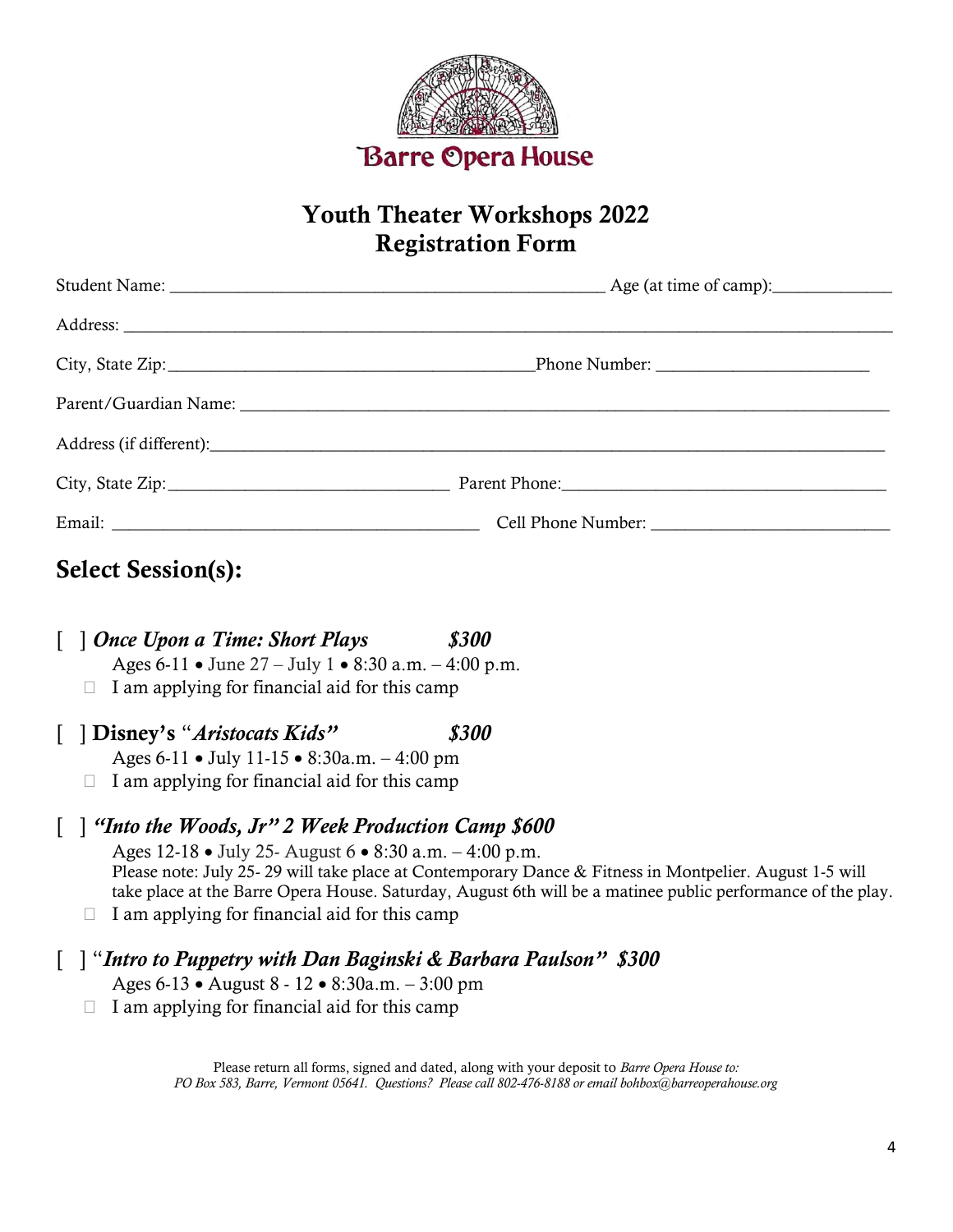

### Payment

Please find enclosed:

Full Payment

 $\Box$  50% Partial Payment (please note that full payment is due 2 weeks prior to the start of camp)

Payment type:

| $=$ $\alpha$ , $=$ $\alpha$ $=$ $\alpha$ , $=$ $\alpha$ , $=$ $\alpha$ |  |
|------------------------------------------------------------------------|--|
| $\Box$ Check payable to <i>Barre Opera House</i>                       |  |
| □ Credit Card                                                          |  |
| Card number:                                                           |  |
|                                                                        |  |
| Expiration date:<br>$CVC$ :                                            |  |
|                                                                        |  |
| Signature:                                                             |  |

Please add any relevant notes regarding your payment below. 50% payment is due to reserve your camper's space. Full refunds are available if notified no later than 1 month prior to the camp start date. After that time, partial refunds may be available, at the discretion of Barre Opera House staff.

# Permission to Swim

The Barre City Municipal Pool/Montpelier City Municipal Pool will be available to our group on Wednesday afternoon(s)! Parents will pick their student up at the pool site on that day.

I, \_\_\_\_\_\_\_\_\_\_\_\_\_\_\_\_\_\_\_\_\_\_\_\_\_\_\_\_\_\_, give permission for my student(s)

\_\_\_\_\_\_\_\_\_\_\_\_\_\_\_\_\_\_\_\_\_\_\_\_\_\_\_\_\_ to attend the pool party at the Barre Municipal Pool/Montpelier

Municipal Pool.

 $\overline{\phantom{a}}$  , and the contract of the contract of the contract of the contract of the contract of the contract of the contract of the contract of the contract of the contract of the contract of the contract of the contrac Parent/Guardian Signature Date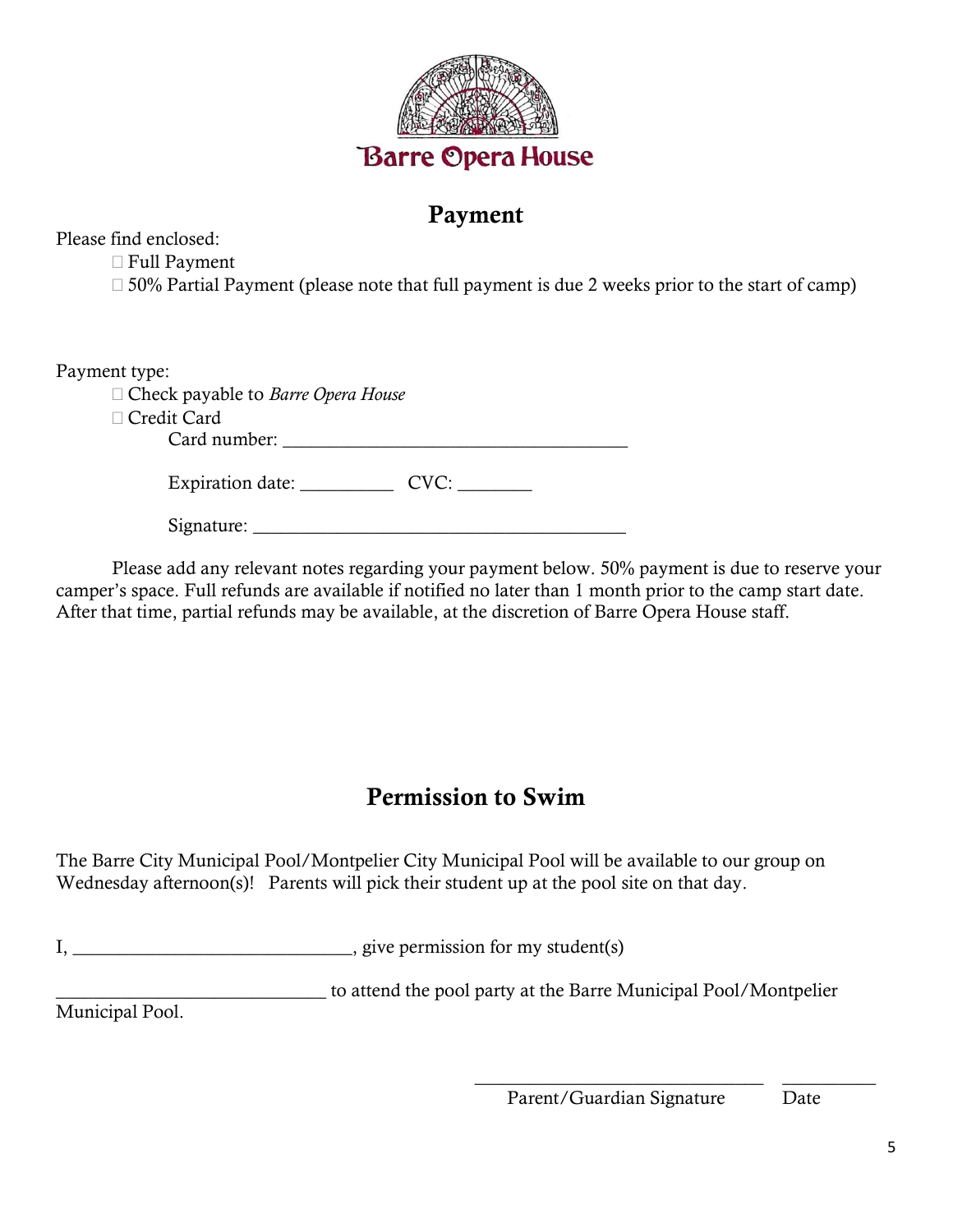

# Free Lunch Program

Provided by Barre City School Cafeteria Program—menu TBD

This lunch is optional, not required. Feel free to pack a lunch for your child.

# Medical History/Permission to Treat

| $DOB: \begin{tabular}{ c c c } \hline \multicolumn{3}{ c }{\textbf{DOB}}: & \multicolumn{3}{ c }{\textbf{O}}: & \multicolumn{3}{ c }{\textbf{OOB}}: \\ \hline \multicolumn{3}{ c }{\textbf{DOB}}: & \multicolumn{3}{ c }{\textbf{O}}: & \multicolumn{3}{ c }{\textbf{O}}: & \multicolumn{3}{ c }{\textbf{O}}: & \multicolumn{3}{ c }{\textbf{O}}: & \multicolumn{3}{ c }{\textbf{O}}: & \multicolumn{3}{ c }{\textbf{O}}: & \multicolumn$                             |  |
|-----------------------------------------------------------------------------------------------------------------------------------------------------------------------------------------------------------------------------------------------------------------------------------------------------------------------------------------------------------------------------------------------------------------------------------------------------------------------|--|
|                                                                                                                                                                                                                                                                                                                                                                                                                                                                       |  |
|                                                                                                                                                                                                                                                                                                                                                                                                                                                                       |  |
|                                                                                                                                                                                                                                                                                                                                                                                                                                                                       |  |
|                                                                                                                                                                                                                                                                                                                                                                                                                                                                       |  |
| Physician's Name: Name:                                                                                                                                                                                                                                                                                                                                                                                                                                               |  |
|                                                                                                                                                                                                                                                                                                                                                                                                                                                                       |  |
| Does this student have any medical conditions we should know about?                                                                                                                                                                                                                                                                                                                                                                                                   |  |
|                                                                                                                                                                                                                                                                                                                                                                                                                                                                       |  |
|                                                                                                                                                                                                                                                                                                                                                                                                                                                                       |  |
| Medications?: (please note that all medications must arrive in original bottle with physician's instructions on dispensing                                                                                                                                                                                                                                                                                                                                            |  |
| Is there anything you would like to share with us about your student?                                                                                                                                                                                                                                                                                                                                                                                                 |  |
| The teaching staff of Barre Opera House youth theater workshop experiences will strive to honor and celebrate the individual while<br>providing structure, boundaries, and reasonable expectations for individual and group behavior and cooperation. All students will<br>participate in a "contract for playing well" and will be expected to abide by those group expectations in an effort to create a safe space<br>for exploration and creativity for everyone. |  |
| * * * * * * * * *                                                                                                                                                                                                                                                                                                                                                                                                                                                     |  |
| I/we, ____________________, hereby give permission for the BOH staff to treat and/or transport                                                                                                                                                                                                                                                                                                                                                                        |  |

my child to the local hospital for treatment, should s/he require medical intervention.

 $\overline{\phantom{a}}$  , and the contract of the contract of the contract of the contract of the contract of the contract of the contract of the contract of the contract of the contract of the contract of the contract of the contrac

Parent(s)/Guardian Signature Date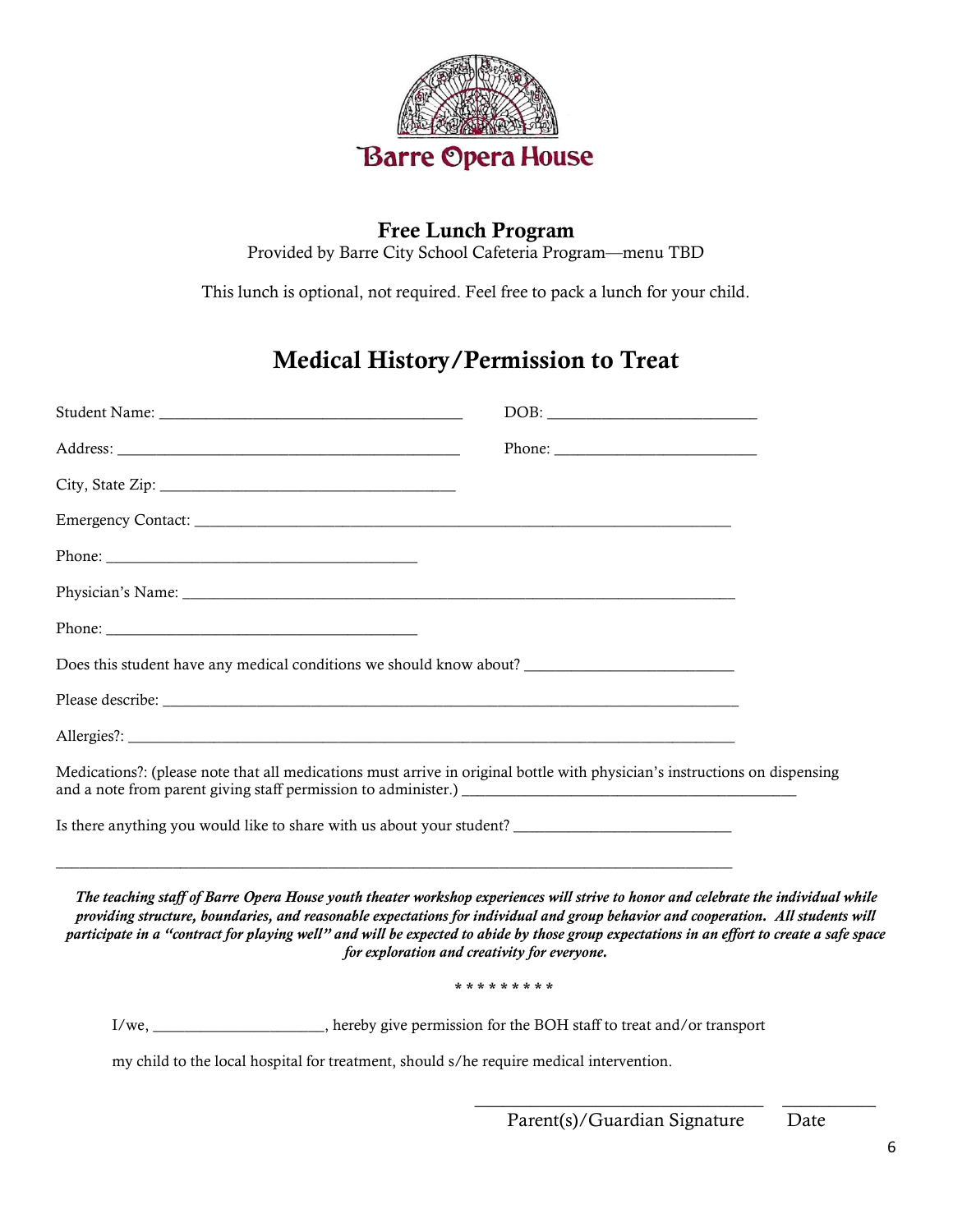

#### Permission to Photograph/Record

[ ] I/We, \_\_\_\_\_\_\_\_\_\_\_\_\_\_\_\_\_\_\_\_\_\_\_\_\_\_\_\_\_\_, give permission for my student, \_\_\_\_\_\_\_\_\_\_\_\_\_\_\_\_, to be photographed and/or recorded as a participant in the above-referenced youth theater workshop experiences.

[ ] I/We, \_\_\_\_\_\_\_\_\_\_\_\_\_\_\_\_\_\_\_\_\_\_\_\_\_\_\_\_\_\_\_, decline permission for my student, \_\_\_\_\_\_\_\_\_\_\_\_\_\_\_\_\_\_\_, to be

photographed and/or recorded as a participant in the above-referenced youth theater workshop experiences.

\_\_\_\_\_\_\_\_\_\_\_\_\_\_\_\_\_\_\_\_\_\_\_\_\_\_\_\_\_\_\_ \_\_\_\_\_\_\_\_\_\_ Parent(s)/Guardian Signature Date

#### COVID Precautions

The Barre Opera House will follow all required COVID recommendations set forth by the State of Vermont and the CDC at the time Summer Theater Camps start. We will require all participants in camp to follow those state recommendations to allow all participants to remain safe.

#### Release of Liability

As consideration for my child (or children), being permitted by Barre Opera House to participate in the summer youth theater workshops in June, July or August, 2022:

 I understand that as a participant, my child may be climbing on and off of stage and set pieces, as well as moving from the lobby to the stage and to the dressing rooms. I further understand that my child may be running, jumping, dancing and performing other varied movements on stage. I understand that my child may be running, jumping, dancing near moveable set pieces. I assume all risks and hazards with such participation including transportation to and from rehearsals and performances, and hereby waive, release, absolve and indemnify and agree to hold harmless, Barre Opera House and its organizers, sponsors, supervisors, and participants for any claim arising out of accidental injury to my child. My signature indicates that I have read, understand, and agree to the terms of this Release of Liability. I hereby assume all risks of personal injury and property damage that may result from any Barre Opera House Youth Theater activity.

> \_\_\_\_\_\_\_\_\_\_\_\_\_\_\_\_\_\_\_\_\_\_\_\_\_\_\_\_\_\_\_ \_\_\_\_\_\_\_\_\_\_ Parent(s)/Guardian Signature Date